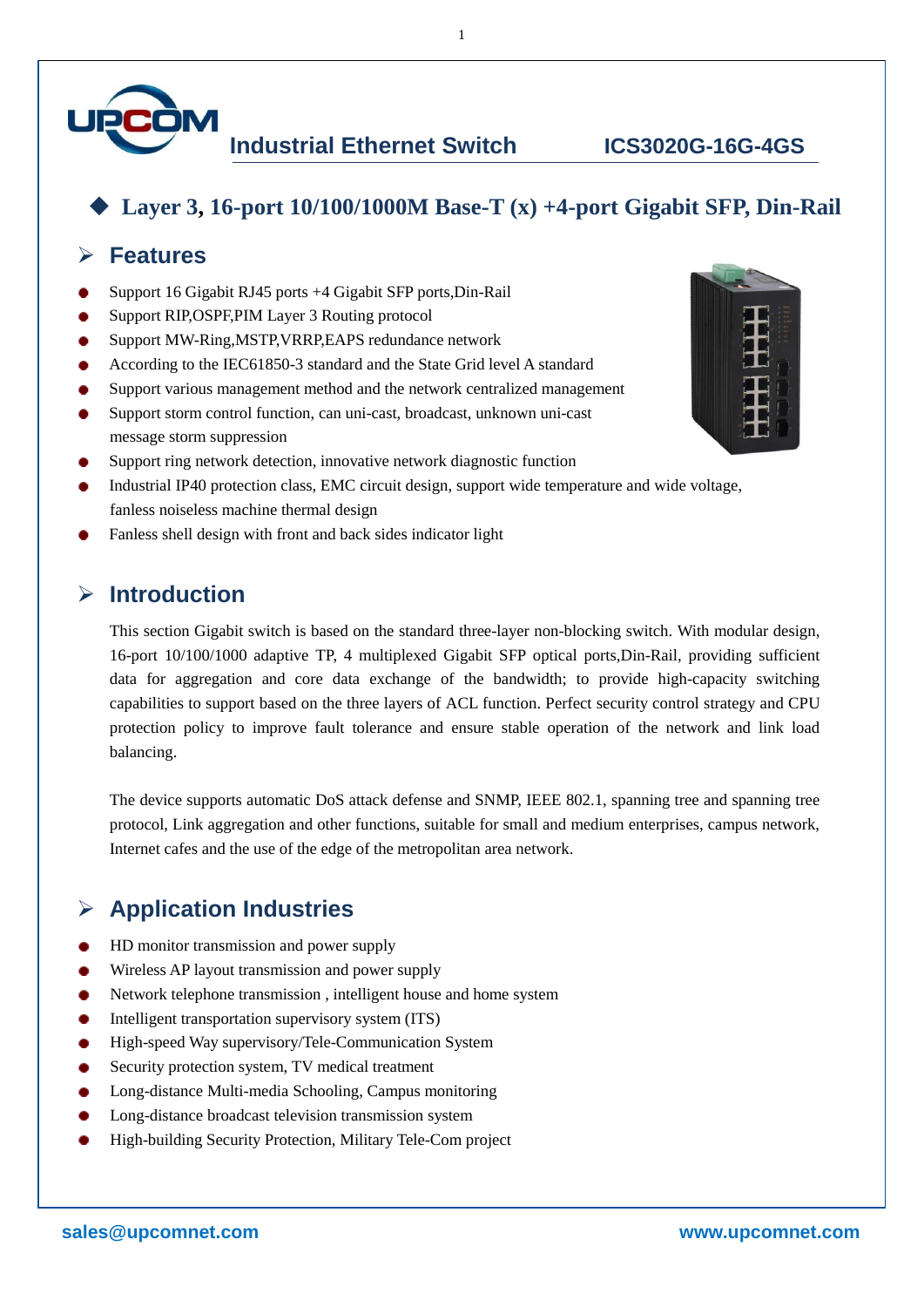# ➢ **Specification**

| <b>Interface</b>            |                                                                          |
|-----------------------------|--------------------------------------------------------------------------|
| Port                        | 16*10/100/1000M TP ports+4 Gigabit SFP ports+1 console port              |
| <b>Network Protocols</b>    | IPv4/IPv6, IEEE 802.3i, IEEE 802.3u, IEEE 802.3ab, IEEE 802.3z, IEEE     |
|                             | 802.3ad, IEEE 802.3x, IEEE 802.3az, IEEE 802.1d, IEEE 802.1s, IEEE       |
|                             | 802.1w, IEEE 802.1q, IEEE 802.1x, IEEE 802.1p                            |
| <b>Bandwidth</b>            | 40Gbps                                                                   |
| <b>Switch Delay</b>         | $<$ 5 $\mu$ s                                                            |
| <b>MAC Table Size</b>       | 16K                                                                      |
| <b>VLAN Numbe</b>           | 4096                                                                     |
| <b>Route Table</b>          | <b>8K</b>                                                                |
| <b>Priority Queues</b>      | 8                                                                        |
| <b>IGMP</b> Groups          | 512                                                                      |
| Dimension                   | 156*128*85mm                                                             |
| weight                      | 2KG                                                                      |
| Power supply                | DC24V dual power                                                         |
| <b>Power Consumption</b>    | $\leq$ 15W (MAX)                                                         |
| Indicator light             | Power indicator, System indicator, Link/Act                              |
| Enviromental tem./humidity  | -40-75℃ Operating,-45-85℃ store,0-90% No condensation                    |
| <b>L2 Software Features</b> |                                                                          |
|                             | Enable / disable port                                                    |
|                             | Speed, duplex, MTU settings, etc                                         |
| Port management             | Flow-control flow control setup                                          |
|                             | Port information view, etc.                                              |
|                             | Support port access direction, vlan mirror (Vlan mirroring only supports |
| Port mirroring              | command line configuration)                                              |
| Port speed limit            | Support, speed limit by the chip                                         |
| Port isolation              | Support                                                                  |
| Storm suppression           | Supports unknown unicast, unknown multicast, broadcast storm             |
|                             | suppression                                                              |
| Link aggregation            | Supports static manual aggregation                                       |
|                             | Support LACP dynamic aggregation                                         |
| <b>VLAN</b>                 | Access                                                                   |
|                             | <b>Trunk</b>                                                             |
|                             | Hybrid (Replaced by trunk)                                               |
|                             | Supports VLAN assignment based on port, protocol, MAC                    |
|                             | Support GVRP dynamic VLAN registration (Only supports command line       |
|                             | configuration)                                                           |
|                             | Voice VLAN                                                               |
| <b>MAC</b>                  | Support static add, delete                                               |
|                             | MAC address learning limit                                               |
|                             | Support for dynamic aging time settings                                  |
|                             | Support 802.1d (STP) (Also Support ERPS)                                 |
|                             | Support 802.1w (RSTP)                                                    |
| <b>Spanning Tree</b>        |                                                                          |
|                             | Support 802.1s (MSTP)                                                    |
|                             | Support static add, delete                                               |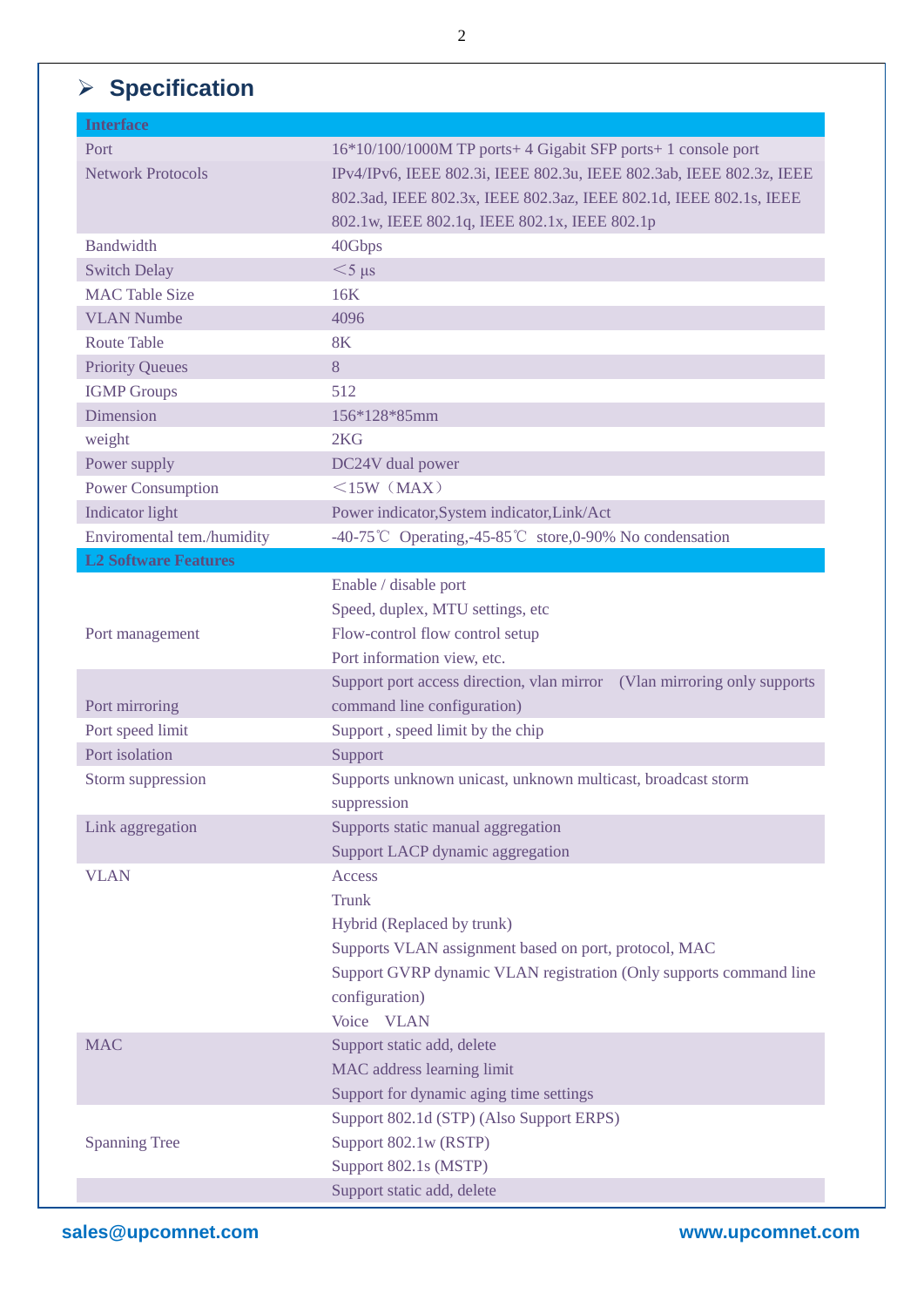| <b>IGMP-snooping</b>           | Supports v1 / 2/3 dynamic multicast listening                         |
|--------------------------------|-----------------------------------------------------------------------|
| <b>L3 Software and Routing</b> |                                                                       |
| Interface configuration        | <b>Support SVI</b>                                                    |
|                                | <b>Support Static ARP</b>                                             |
| <b>ARP</b>                     | Support Set ARP Aging time                                            |
| <b>VRRP</b>                    | Supports VRRP route backup                                            |
| <b>ND</b>                      | <b>Support IPv6_ND Configuration</b>                                  |
| Routing                        | <b>Static Router</b>                                                  |
|                                | RIP (V1/V2)                                                           |
|                                | OSPF(V2)                                                              |
|                                | <b>BGP</b>                                                            |
|                                | RIP/OSPF/BGPSupport route authentication function                     |
|                                | RIP/OSPF/BGPSupport route import, filter function                     |
| <b>Extension</b>               |                                                                       |
|                                | Based on source MAC, destination MAC, protocol type, source IP,       |
| <b>ACL</b>                     | destination IP, L4 port number                                        |
|                                | Support time-range time period management                             |
| QOS                            | Based on 802.1p (COS) classification                                  |
|                                | <b>Based on DSCP classification</b>                                   |
|                                |                                                                       |
|                                | Based on source IP, destination IP, port number classification        |
|                                | Support SP, WRR, DRR scheduling strategy                              |
| <b>LLDP</b>                    | Support rate speed limitCAR                                           |
|                                | Supports LLDP link discovery protocol<br>Add/Delete users             |
| <b>User setting</b>            | Userlogin, operation, status, event log                               |
| Log                            | <b>DOS</b> Defense                                                    |
| Anti-attack                    | Support CPU protection, limit the rate of sending cpu packets         |
|                                | ARPBind(IP,MAC,PORT Bind)                                             |
| Network diagnosis              | Support ping, telnet, trace                                           |
|                                |                                                                       |
| System management              | Device reset, configuration save / restore, upgrade management, time  |
|                                | setting, and so on                                                    |
| <b>Management Function</b>     |                                                                       |
| <b>CLI</b>                     | Supports serial command line management                               |
| <b>TELNET</b>                  | Support telnet remote management                                      |
| <b>WEB</b>                     | Support L <sub>2</sub>                                                |
| <b>Others</b>                  | Support DHCP Snooping, DHCP Server, DHCP relay                        |
|                                | Support ring protection - this feature is "ERPS" above the list       |
|                                | Support SNMPV1/V2C/V3                                                 |
| Certification                  | ROHS, 3C                                                              |
|                                | European Community (CE) Electromagnetic Compatibility Directive: This |
|                                | equipment has been tested and found to comply with the protection     |
|                                | requirements of European Emission Standard EN55022/EN60555-2 and      |
|                                | the Generic European Immunity Standard EN50082-1.                     |
|                                | EMC: EN55022(1988)/CISPR-22(1985),                                    |
|                                | class A EN60555-2(1995), class A                                      |
|                                | EN60555-3                                                             |
|                                | IEC1000-4-2(1995),4K V CD, 8KV, AD                                    |